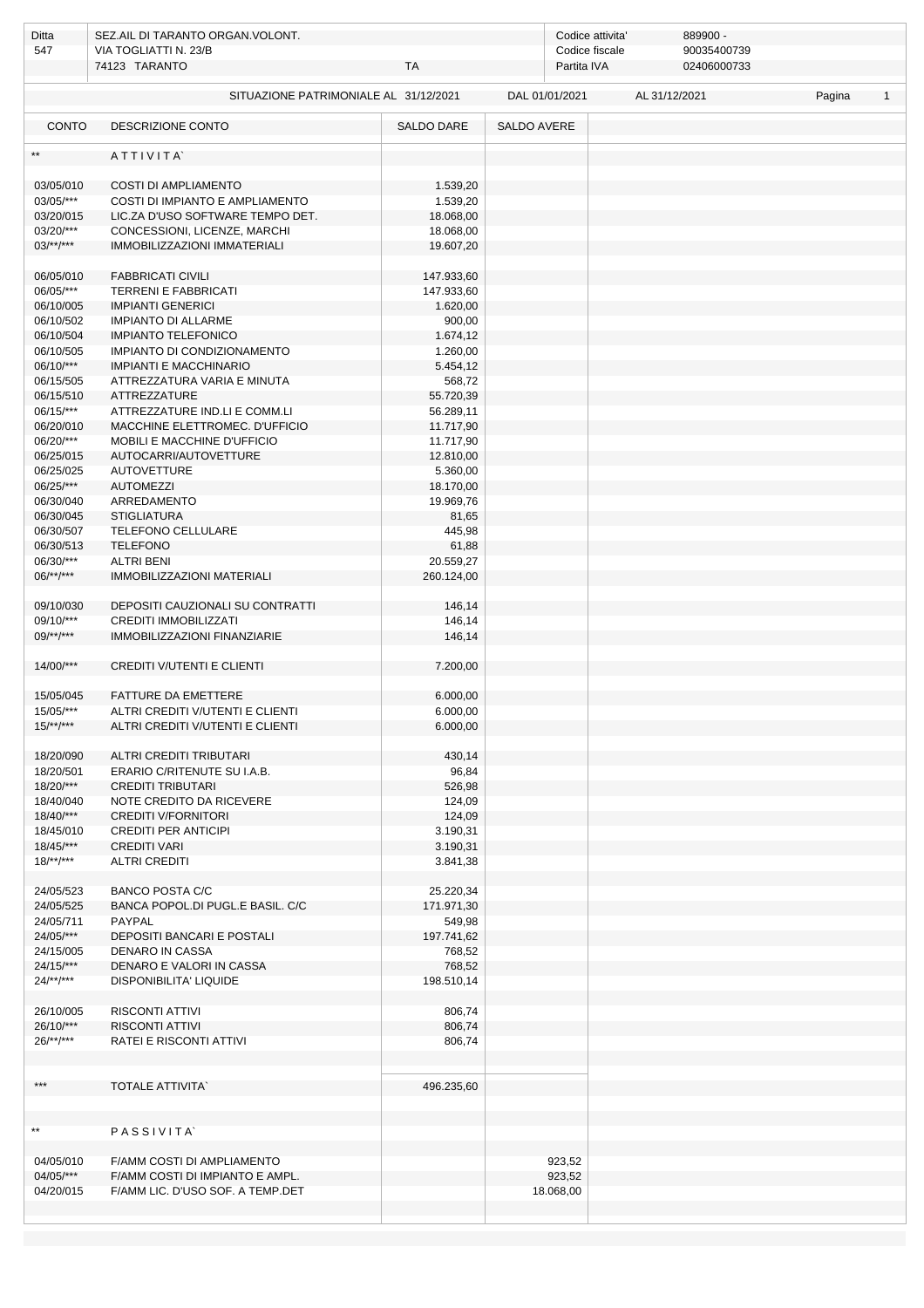| Ditta                     | SEZ.AIL DI TARANTO ORGAN.VOLONT.                                 |            |                          | Codice attivita'<br>889900 - |               |        |                |  |  |  |
|---------------------------|------------------------------------------------------------------|------------|--------------------------|------------------------------|---------------|--------|----------------|--|--|--|
| 547                       | VIA TOGLIATTI N. 23/B                                            |            |                          | Codice fiscale               | 90035400739   |        |                |  |  |  |
|                           | 74123 TARANTO                                                    | TA         |                          | Partita IVA                  | 02406000733   |        |                |  |  |  |
|                           | SITUAZIONE PATRIMONIALE AL 31/12/2021                            |            | DAL 01/01/2021           |                              | AL 31/12/2021 | Pagina | $\overline{2}$ |  |  |  |
|                           |                                                                  |            |                          |                              |               |        |                |  |  |  |
| <b>CONTO</b>              | DESCRIZIONE CONTO                                                | SALDO DARE | SALDO AVERE              |                              |               |        |                |  |  |  |
| $**$                      | PASSIVITA                                                        |            |                          |                              |               |        |                |  |  |  |
|                           |                                                                  |            |                          |                              |               |        |                |  |  |  |
| 04/20/***                 | F/AMM CONCESS. LICENZE MARCHI                                    |            |                          | 18.068,00                    |               |        |                |  |  |  |
| $04$ /**/***              | F/AMM IMMOBILIZZAZIONI IMMAT.                                    |            |                          | 18.991,52                    |               |        |                |  |  |  |
|                           | <b>F/AMM FABBRICATI CIVILI</b>                                   |            |                          | 30.851,57                    |               |        |                |  |  |  |
| 07/05/010<br>07/05/***    | <b>F/AMM FABBRICATI</b>                                          |            |                          | 30.851,57                    |               |        |                |  |  |  |
| 07/10/005                 | <b>F/AMM IMPIANTI GENERICI</b>                                   |            |                          | 484,50                       |               |        |                |  |  |  |
| 07/10/501                 | F/AMM. IMPIANTO TELEFONICO                                       |            |                          | 1.464,86                     |               |        |                |  |  |  |
| 07/10/502                 | F/AMM. IMPIANTO ALLARME                                          |            |                          | 900,00                       |               |        |                |  |  |  |
| $07/10/***$               | F/AMM IMPIANTI E MACCHINARIO                                     |            |                          | 2.849,36                     |               |        |                |  |  |  |
| 07/15/010                 | F/AMM ATTR. VARIE E MINUTE                                       |            |                          | 568,72                       |               |        |                |  |  |  |
| 07/15/503<br>$07/15$ /*** | F/AMM. ATTREZZATURE<br>F/AMM ATTREZ. IND.LI E COMM.LI            |            |                          | 44.897,52<br>45.466,24       |               |        |                |  |  |  |
| 07/20/010                 | F/AMM MACCH. ELETTROM. D'UFF.                                    |            |                          | 11.642,52                    |               |        |                |  |  |  |
| 07/20/***                 | F/AMM. MOBILI E MACCH. D'UFFICIO                                 |            |                          | 11.642,52                    |               |        |                |  |  |  |
| 07/25/015                 | F/AMM. AUTOCARRI/AUTOVETTURE                                     |            |                          | 5.673,00                     |               |        |                |  |  |  |
| 07/25/025                 | F/AMM. AUTOVETTURE                                               |            |                          | 670,00                       |               |        |                |  |  |  |
| 07/25/***                 | F/AMM. AUTOMEZZI (ALTRI BENI)                                    |            |                          | 6.343,00                     |               |        |                |  |  |  |
| 07/30/040                 | F/AMM. ARREDAMENTO                                               |            |                          | 15.037,30                    |               |        |                |  |  |  |
| 07/30/045                 | <b>F/AMM. STIGLIATURA</b>                                        |            |                          | 4,09                         |               |        |                |  |  |  |
| 07/30/507<br>07/30/509    | F/AMM. TELEFONO CELLULARE<br>F/AMM. IMP.CONDIZIONAMENTO          |            |                          | 104,00<br>94,50              |               |        |                |  |  |  |
| 07/30/510                 | F/AMM. TELEFONO                                                  |            |                          | 24,10                        |               |        |                |  |  |  |
| 07/30/***                 | F/AMM. ALTRI BENI                                                |            |                          | 15.263,99                    |               |        |                |  |  |  |
| $07$ /**/***              | F/AMM IMMOB. MATERIALI                                           |            | 112.416,68               |                              |               |        |                |  |  |  |
|                           |                                                                  |            |                          |                              |               |        |                |  |  |  |
| 28/06/006                 | PATRIM.MINIMO PERSON. GIURIDICA                                  |            |                          | 39.095,07                    |               |        |                |  |  |  |
| 28/06/***                 | FONDO DI DOTAZIONE DELL'ENTE                                     |            |                          | 39.095,07                    |               |        |                |  |  |  |
| 28/36/010<br>28/36/***    | RISERVE DI UTILI<br>PATRIMONIO LIBERO                            |            | 215.502,43<br>215.502,43 |                              |               |        |                |  |  |  |
| $28$ /**/***              | PATRIMONIO NETTO                                                 |            | 254.597,50               |                              |               |        |                |  |  |  |
|                           |                                                                  |            |                          |                              |               |        |                |  |  |  |
| 31/05/005                 | DEBITI PER T.F.R.                                                |            |                          | 20.098,32                    |               |        |                |  |  |  |
| 31/05/***                 | TFR LAVORO SUBORDINATO                                           |            |                          | 20.098,32                    |               |        |                |  |  |  |
| $31/**/***$               | TFR LAVORO SUBORDINATO                                           |            |                          | 20.098,32                    |               |        |                |  |  |  |
|                           |                                                                  |            |                          |                              |               |        |                |  |  |  |
| 36/05/035<br>$36/05$ /*** | FINANZIAMENTI DA TERZI<br>DEBITI V/ALTRI FINANZIATORI            |            |                          | 26.735,00<br>26.735,00       |               |        |                |  |  |  |
| $36$ /**/***              | DEBITI V/ALTRI FINANZIATORI                                      |            |                          | 26.735,00                    |               |        |                |  |  |  |
|                           |                                                                  |            |                          |                              |               |        |                |  |  |  |
| 40/00/***                 | <b>DEBITI V/FORNITORI</b>                                        |            |                          | 17.944,33                    |               |        |                |  |  |  |
| 41/05/005                 | FATTURE DA RICEVERE                                              |            |                          | 38.657,52                    |               |        |                |  |  |  |
| 41/05/***                 | ALTRI DEBITI VERSO FORNITORI                                     |            |                          | 38.657,52                    |               |        |                |  |  |  |
| $41$ /**/***              | ALTRI DEBITI VERSO FORNITORI                                     |            |                          | 38.657,52                    |               |        |                |  |  |  |
|                           |                                                                  |            |                          |                              |               |        |                |  |  |  |
| 48/05/015                 | ERARIO C/IMPOSTA SOST. RIV. TFR                                  |            |                          | 94,19                        |               |        |                |  |  |  |
| 48/05/080                 | ERARIO C/RIT. LAVORO DIPENDENTE                                  |            |                          | 11.580,88                    |               |        |                |  |  |  |
| 48/05/085                 | ERARIO C/RIT. LAVORO AUTONOMO<br>REGIONI C/RIT, ADDIZ, IRPEF     |            |                          | 974,95                       |               |        |                |  |  |  |
| 48/05/105<br>48/05/110    | COMUNI C/RIT. ADDIZ. IRPEF                                       |            |                          | 220,26<br>131,62             |               |        |                |  |  |  |
| 48/05/***                 | <b>DEBITI TRIBUTARI</b>                                          |            |                          | 13.001,90                    |               |        |                |  |  |  |
| $48$ /**/***              | <b>DEBITI TRIBUTARI</b>                                          |            |                          | 13.001,90                    |               |        |                |  |  |  |
|                           |                                                                  |            |                          |                              |               |        |                |  |  |  |
| 50/05/005                 | INPS C/CONTRIBUTI SOC. LAV. DIP.                                 |            |                          | 3.820,00                     |               |        |                |  |  |  |
| 50/05/020                 | <b>INAIL C/CONTRIBUTI</b>                                        |            |                          | 1.015,80                     |               |        |                |  |  |  |
| 50/05/***<br>$50$ /**/*** | DEBITI V/IST.PREV.E SICUR.SOC.<br>DEBITI V/IST.PREV.E SICUR.SOC. |            |                          | 4.835,80<br>4.835,80         |               |        |                |  |  |  |
|                           |                                                                  |            |                          |                              |               |        |                |  |  |  |
| 52/05/055                 | DIPENDENTI C/RETRIBUZIONI                                        |            |                          | 7.208,45                     |               |        |                |  |  |  |
| 52/05/070                 | RITENUTE SINDACALI                                               |            |                          | 159,94                       |               |        |                |  |  |  |
| 52/05/505                 | DEBITI DA LIQUIDARE                                              |            |                          | 11.909,88                    |               |        |                |  |  |  |
| 52/05/***                 | <b>ALTRI DEBITI</b>                                              |            |                          | 19.278,27                    |               |        |                |  |  |  |
| $52$ /**/***              | <b>ALTRI DEBITI</b>                                              |            |                          | 19.278,27                    |               |        |                |  |  |  |
| 54/05/005                 | <b>RATEI PASSIVI</b>                                             |            |                          | 332,46                       |               |        |                |  |  |  |
| 54/05/***                 | <b>RATEI PASSIVI</b>                                             |            |                          | 332,46                       |               |        |                |  |  |  |
| $54$ /**/***              | RATEI E RISCONTI PASSIVI                                         |            |                          | 332,46                       |               |        |                |  |  |  |
|                           |                                                                  |            |                          |                              |               |        |                |  |  |  |
|                           |                                                                  |            |                          |                              |               |        |                |  |  |  |
|                           |                                                                  |            |                          |                              |               |        |                |  |  |  |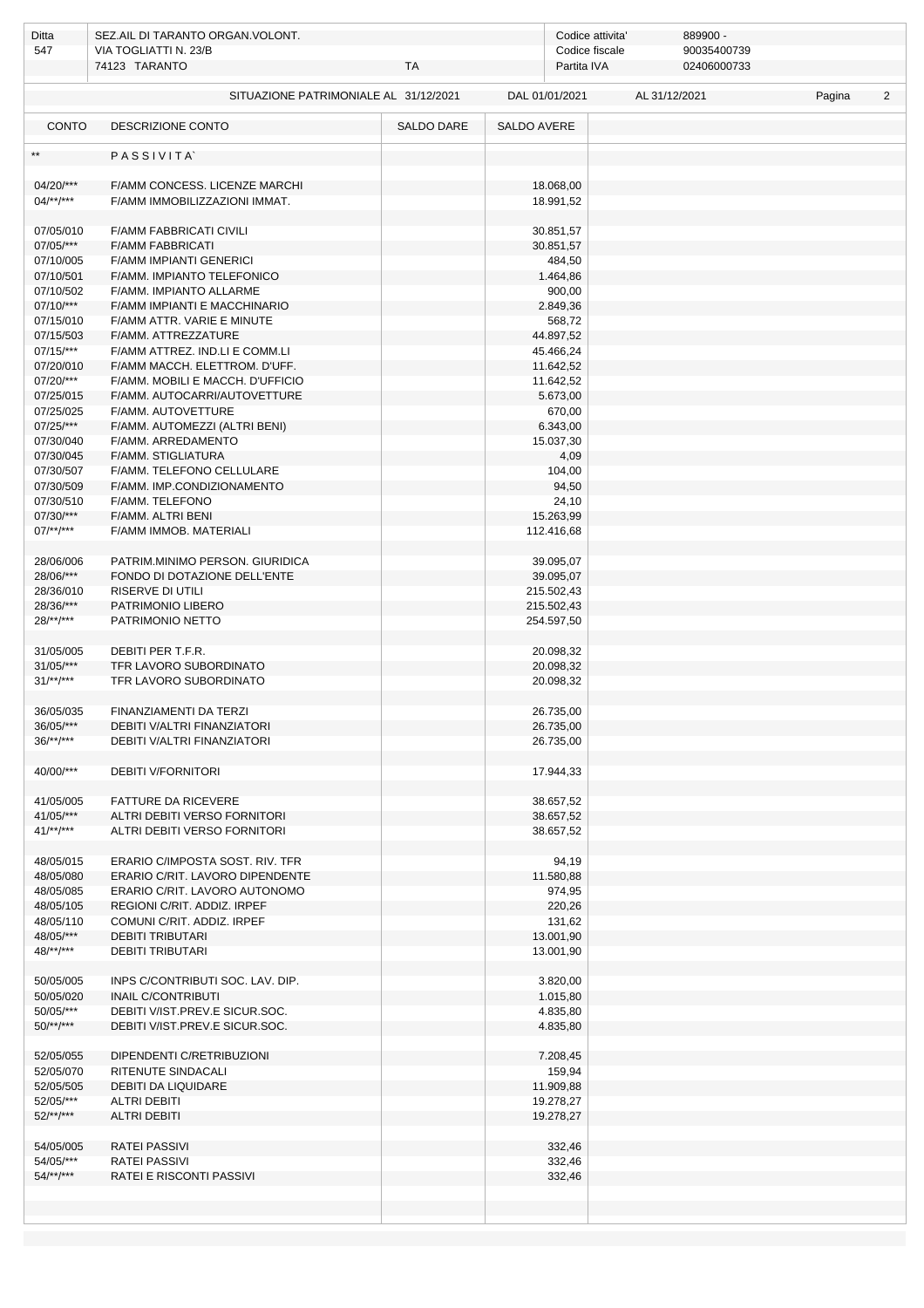| Ditta<br>547 | SEZ.AIL DI TARANTO ORGAN. VOLONT.<br>VIA TOGLIATTI N. 23/B<br><b>TA</b><br>74123 TARANTO |                   |                    | 889900 -<br>Codice attivita'<br>Codice fiscale<br>90035400739<br>Partita IVA<br>02406000733 |             |  |  |  |
|--------------|------------------------------------------------------------------------------------------|-------------------|--------------------|---------------------------------------------------------------------------------------------|-------------|--|--|--|
|              | SITUAZIONE PATRIMONIALE AL 31/12/2021                                                    |                   | DAL 01/01/2021     | AL 31/12/2021                                                                               | 3<br>Pagina |  |  |  |
| <b>CONTO</b> | DESCRIZIONE CONTO                                                                        | <b>SALDO DARE</b> | <b>SALDO AVERE</b> |                                                                                             |             |  |  |  |
| $**$         | PASSIVITA                                                                                |                   |                    |                                                                                             |             |  |  |  |
|              |                                                                                          |                   |                    |                                                                                             |             |  |  |  |
| ***          | <b>TOTALE PASSIVITA</b>                                                                  |                   | 526.889,30         |                                                                                             |             |  |  |  |
| $***$        | PERDITA DI ESERCIZIO                                                                     | 30.653,70         |                    |                                                                                             |             |  |  |  |
|              |                                                                                          |                   |                    |                                                                                             |             |  |  |  |
| *****        | TOTALE A PAREGGIO                                                                        | 526.889,30        | 526.889,30         |                                                                                             |             |  |  |  |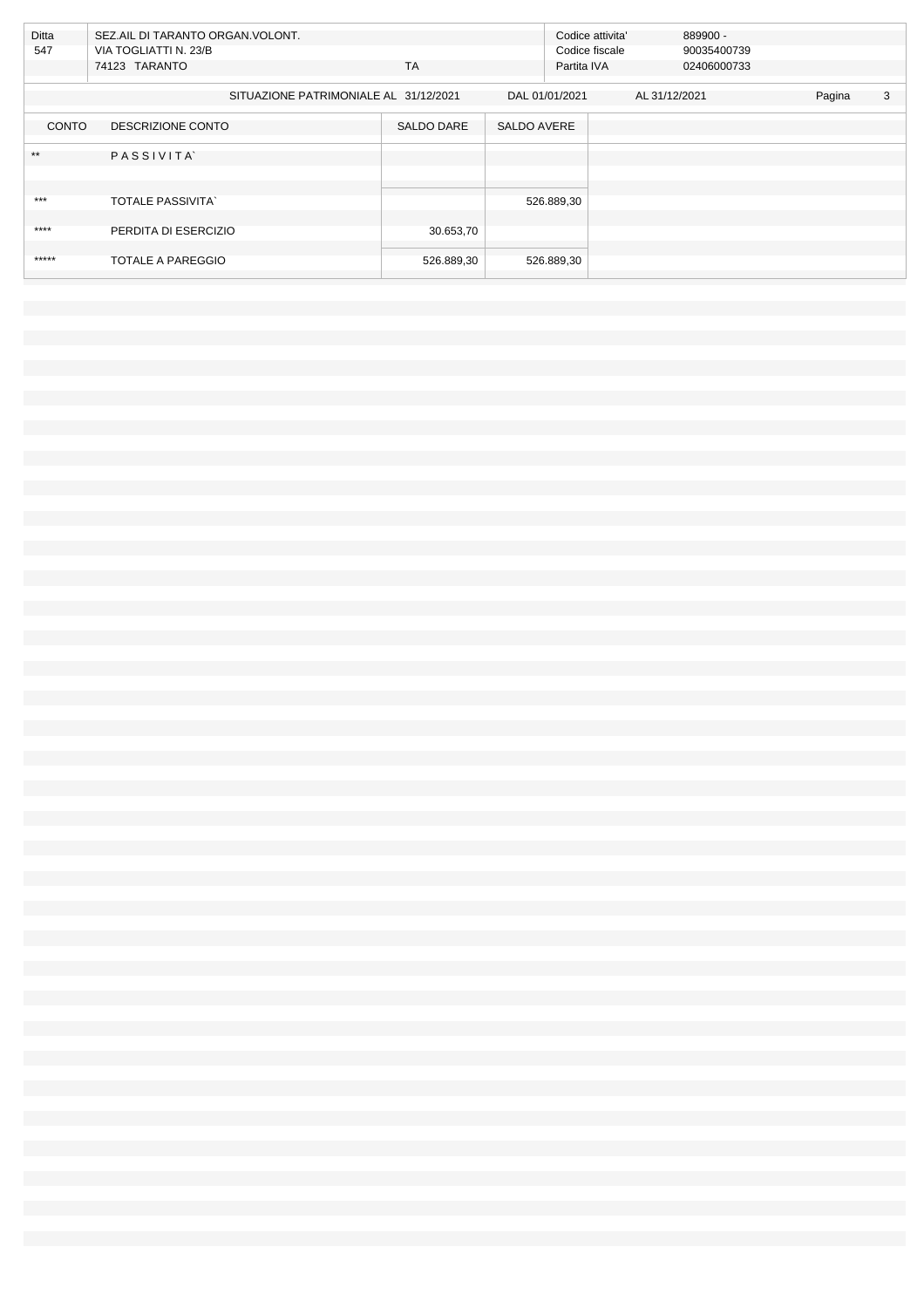| Ditta                              | SEZ.AIL DI TARANTO ORGAN. VOLONT.                           |                     |                    | Codice attivita' |               |                  |             |
|------------------------------------|-------------------------------------------------------------|---------------------|--------------------|------------------|---------------|------------------|-------------|
| 547                                | VIA TOGLIATTI N. 23/B                                       |                     |                    | Codice fiscale   | 90035400739   |                  |             |
|                                    | 74123 TARANTO                                               | TA                  |                    | Partita IVA      | 02406000733   |                  |             |
| SITUAZIONE ECONOMICA AL 31/12/2021 |                                                             |                     | DAL 01/01/2021     |                  | AL 31/12/2021 |                  | Pagina<br>4 |
| <b>CONTO</b>                       | <b>DESCRIZIONE CONTO</b>                                    | <b>SALDO DARE</b>   | <b>SALDO AVERE</b> | % DARE           | % AVERE       | % DARE           | % AVERE     |
|                                    | COSTI, SPESE E PERDITE                                      |                     |                    |                  |               |                  |             |
| 66/20/005                          | MATERIE DI CONSUMO C/ACQUISTI                               | 1.271,94            |                    | 0,2947           |               | 0,3172           |             |
| 66/20/550                          | <b>MATERIALE ELETTRICO</b>                                  | 132,20              |                    | 0,0306           |               | 0,0330           |             |
| 66/20/***                          | MATERIE DI CONSUMO                                          | 1.404,14            |                    | 0,3253           |               | 0,3502           |             |
| 66/30/017                          | PRODOTTI SANIF.E DISP.PROT.INDIV                            | 1.779,65            |                    | 0,4123           |               | 0,4438           |             |
| 66/30/025                          | CANCELLERIA                                                 | 918,40              |                    | 0,2128           |               | 0,2290           |             |
| 66/30/035                          | CARBURANTI E LUBRIFICANTI                                   | 550,00              |                    | 0,1274           |               | 0,1372           |             |
| 66/30/037                          | CARBURANTI E LUBRIF.PARZ.DED.                               | 11.446,00           |                    | 2,6518           |               | 2,8545           |             |
| 66/30/501                          | <b>STAMPATI</b>                                             | 1.060,59            |                    | 0,2457           |               | 0,2645           |             |
| 66/30/511                          | MATERIALE SANITARIO                                         | 573,67              |                    | 0,1329           |               | 0,1431           |             |
| 66/30/***                          | <b>ALTRI ACQUISTI</b>                                       | 16.328,31           |                    | 3,7829           |               | 4,0721           |             |
| $66$ /**/***                       | COSTI P/MAT.PRI,SUSS.,CON.E MER.                            | 17.732,45           |                    | 4,1082           |               | 4,4223           |             |
| 68/05/005                          | <b>TRASPORTI SU ACQUISTI</b>                                | 12,30               |                    | 0,0028           |               | 0,0031           |             |
| 68/05/025                          | <b>ENERGIA ELETTRICA</b>                                    | 1.081,02            |                    | 0,2504           |               | 0,2696           |             |
| 68/05/040                          | <b>GAS RISCALDAMENTO</b>                                    | 1.123,64            |                    | 0,2603           |               | 0,2802           |             |
| 68/05/045                          | <b>ACQUA</b>                                                | 166,50              |                    | 0,0386           |               | 0,0415           |             |
| 68/05/050                          | <b>SPESE CONDOMINIALI</b>                                   | 765,00              |                    | 0,1772           |               | 0,1908           |             |
| 68/05/055                          | MANUT.E RIPARAZ.BENI PROPRI 5%                              | 578,99              |                    | 0,1341           |               | 0,1444           |             |
| 68/05/057                          | MANUT. E RIP.VEICOLI PARZ.DEDUC.                            | 632,30              |                    | 0,1465           |               | 0,1577           |             |
| 68/05/105                          | ALTRI ONERI P/VEICOLI PARZ.DEDUC                            | 465,57              |                    | 0,1079           |               | 0,1161           |             |
| 68/05/110                          | ASSICURAZIONI R.C.A.                                        | 570,12              |                    | 0,1321           |               | 0,1422           |             |
| 68/05/120                          | ASSICURAZIONI R.C.A. PARZ.DEDUC.                            | 1.872,07            |                    | 0,4337           |               | 0,4669           |             |
| 68/05/125                          | ASSICURAZ. NON OBBLIGATORIE                                 | 496,22              |                    | 0,1150           |               | 0,1238           |             |
| 68/05/160                          | COMPENSI SINDACI PROFESSIONISTI                             | 1.220,00            |                    | 0,2826           |               | 0,3043           |             |
| 68/05/170                          | COMP.COLL.COORD.ATTIN.ATTIVITA'                             | 25.367,00           |                    | 5,8770           |               | 6,3263           |             |
| 68/05/184                          | COMPENSI LAV.OCCAS.ATTIN.ATTIV.                             | 14.267,38           |                    | 3,3055           |               | 3,5581           |             |
| 68/05/233<br>68/05/310             | RIMB.INDEN.KM AMMINISTRATORI<br><b>SPESE LEGALI</b>         | 2.926,00            |                    | 0,6779<br>0,1439 |               | 0,7297<br>0,1549 |             |
| 68/05/320                          | SPESE TELEFONICHE                                           | 621,00<br>1.446,30  |                    | 0,3351           |               | 0,3607           |             |
| 68/05/325                          | SPESE CELLULARI                                             | 514,38              |                    | 0,1192           |               | 0,1283           |             |
| 68/05/330                          | SPESE POSTALI E DI AFFRANCATURA                             | 202,47              |                    | 0,0469           |               | 0,0505           |             |
| 68/05/341                          | PASTI/SOGGIORNI-SPESE DI RAPPRES                            | 18,80               |                    | 0,0044           |               | 0,0047           |             |
| 68/05/365                          | SERVIZIO SMALTIMENTO RIFIUTI                                | 753,23              |                    | 0,1745           |               | 0,1878           |             |
| 68/05/370                          | <b>ONERI BANCARI</b>                                        | 1.092,37            |                    | 0,2531           |               | 0,2724           |             |
| 68/05/386                          | TEN.PAGHE,CONT.,DICH.DA LAV.AUT.                            | 3.147,60            |                    | 0,7292           |               | 0,7850           |             |
| 68/05/391                          | SIAE P/ATT.DIVER.DA DISCO.E SALE                            | 590,48              |                    | 0,1368           |               | 0,1473           |             |
| 68/05/490                          | ALTRI SERVIZI DEDUCIBILI                                    | 29,99               |                    | 0,0069           |               | 0,0075           |             |
| 68/05/503                          | <b>ONERI SOFTWARE</b>                                       | 1.629,92            |                    | 0,3776           |               | 0,4065           |             |
| 68/05/508                          | CONSULENZA AMMINISTRATIVA                                   | 3.733,20            |                    | 0,8649           |               | 0,9310           |             |
| 68/05/514                          | RIMBORSI SPESE LAVORO AUTONOMO                              | 477,92              |                    | 0,1107           |               | 0,1192           |             |
| 68/05/521                          | SPESE RIMBORSATE A FORNITORI                                | 144,26              |                    | 0,0334           |               | 0,0360           |             |
| 68/05/526                          | <b>SPESE INTERNET</b>                                       | 4.228,70            |                    | 0,9797           |               | 1,0546           |             |
| 68/05/530                          | PRESTAZIONI DI TERZI                                        | 9.913,12            |                    | 2,2967           |               | 2,4722           |             |
| 68/05/542                          | RIMBORSO SPESE                                              | 41,00               |                    | 0,0095           |               | 0,0102           |             |
| 68/05/543<br>68/05/544             | ASSISTENZA SOFTWARE<br>RIMB.SPESE AIL NAZIONALE             | 130,00<br>10.183,00 |                    | 0,0301<br>2,3592 |               | 0,0324<br>2,5395 |             |
| 68/05/741                          | ASSISTENZA DOMICILIARE                                      | 95.467,10           |                    | 22,1177          |               | 23,8086          |             |
| 68/05/***                          | <b>COSTI PER SERVIZI</b>                                    | 185.908,95          |                    | 43,0712          |               | 46,3639          |             |
| 68/**/***                          | <b>COSTI PER SERVIZI</b>                                    | 185.908,95          |                    | 43,0712          |               | 46,3639          |             |
|                                    |                                                             |                     |                    |                  |               |                  |             |
| 69/05/015                          | BENI ALIMENTARI RACC.FONDI ABIT.                            | 27.894,25           |                    | 6,4625           |               | 6,9566           |             |
| 69/05/200                          | ALTRI COSTI P/RAC.FONDI ABITUALI                            | 25.817,39           |                    | 5,9814           |               | 6,4386           |             |
| 69/05/***                          | COSTI E ONERI ATT.RAC.F.DI ABIT.                            | 53.711,64           |                    | 12,4439          |               | 13,3952          |             |
| 69/10/005                          | ONERI RACCOLTE FONDI OCCASIONALI                            | 1.048,90            |                    | 0,2430           |               | 0,2616           |             |
| 69/10/***                          | COSTI E ONERI ATT.RAC.FONDI OCC.                            | 1.048,90            |                    | 0,2430           |               | 0,2616           |             |
| $69$ /**/***                       | COSTI E ONERI ATT.RACCOLTA FONDI                            | 54.760,54           |                    | 12,6869          |               | 13,6568          |             |
| 70/05/101                          | NOLEGGIO DEDUCIBILE                                         | 183,00              |                    | 0,0424           |               | 0,0456           |             |
| 70/05/***                          | AFFITTI E LOCAZIONI                                         | 183,00              |                    | 0,0424           |               | 0,0456           |             |
| $70$ /**/***                       | COSTI P/GODIMENTO BENI DI TERZI                             | 183,00              |                    | 0,0424           |               | 0,0456           |             |
|                                    |                                                             |                     |                    |                  |               |                  |             |
| 72/05/010                          | SALARI E STIPENDI                                           | 100.809,79          |                    | 23,3555          |               | 25,1410          |             |
| 72/05/080<br>72/05/086             | RIMB. A PIE'DI LISTA DIPENDENTI<br>RIMB.INDEN.KM DIPENDENTI | 3.924,00<br>576,51  |                    | 0,9091<br>0,1336 |               | 0,9786<br>0,1438 |             |
| 72/05/***                          | SALARI E STIPENDI                                           | 105.310,30          |                    | 24,3982          |               | 26,2634          |             |
| 72/15/005                          | <b>ONERI SOCIALI INPS</b>                                   | 20.844,97           |                    | 4,8293           |               | 5,1985           |             |
| 72/15/025                          | <b>ONERI SOCIALI INAIL</b>                                  | 1.232,97            |                    | 0,2857           |               | 0,3075           |             |
| 72/15/***                          | <b>ONERI SOCIALI</b>                                        | 22.077,94           |                    | 5,1150           |               | 5,5060           |             |
|                                    |                                                             |                     |                    |                  |               |                  |             |
|                                    |                                                             |                     |                    |                  |               |                  |             |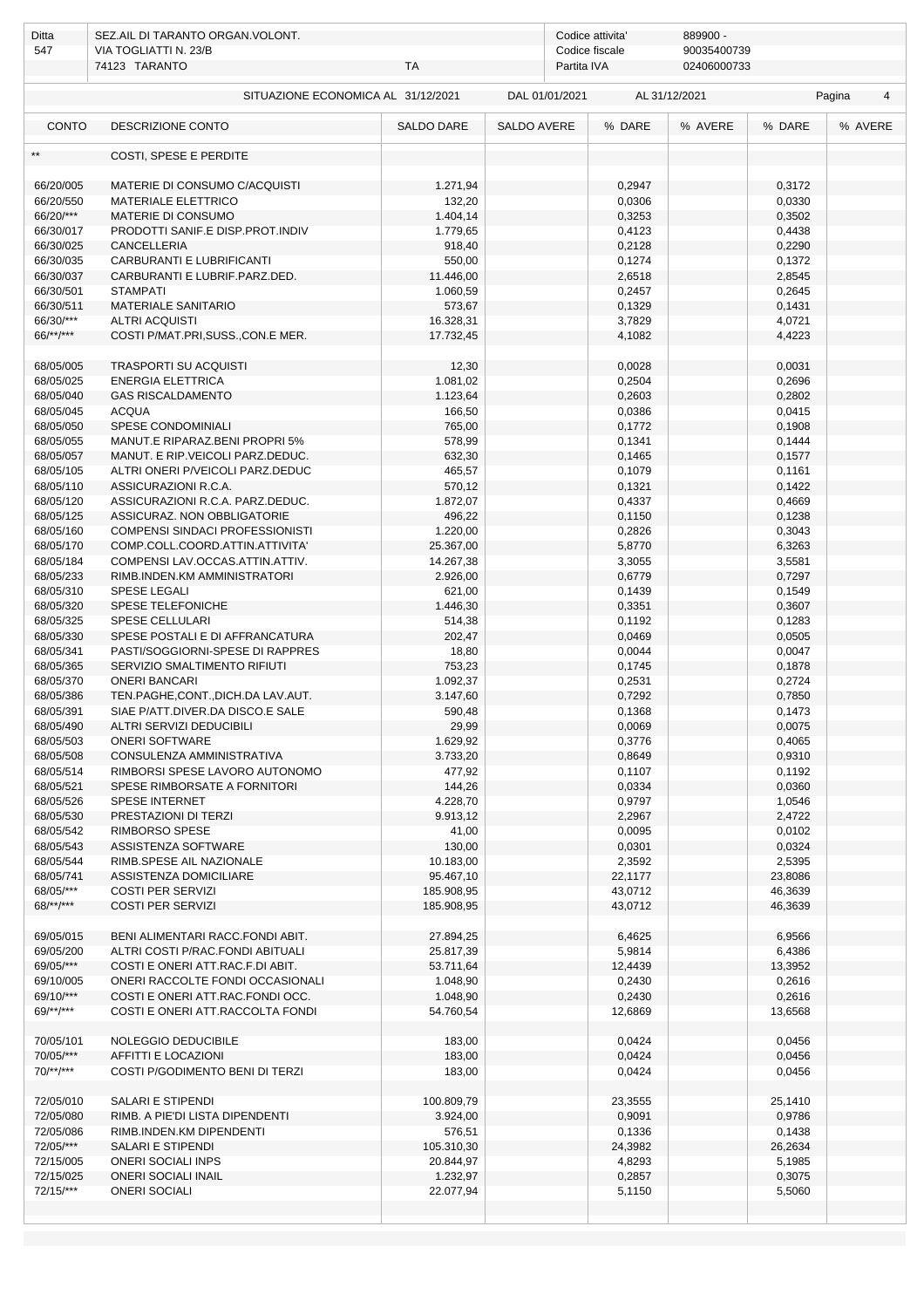| Ditta<br>547           | SEZ.AIL DI TARANTO ORGAN.VOLONT.<br>VIA TOGLIATTI N. 23/B<br>74123 TARANTO<br>TA |                    |                | 889900 -<br>Codice attivita'<br>90035400739<br>Codice fiscale<br>Partita IVA<br>02406000733 |                  |               |                  |         |  |
|------------------------|----------------------------------------------------------------------------------|--------------------|----------------|---------------------------------------------------------------------------------------------|------------------|---------------|------------------|---------|--|
|                        | SITUAZIONE ECONOMICA AL 31/12/2021                                               |                    | DAL 01/01/2021 |                                                                                             |                  | AL 31/12/2021 | Pagina<br>5      |         |  |
| <b>CONTO</b>           | DESCRIZIONE CONTO                                                                | <b>SALDO DARE</b>  | SALDO AVERE    |                                                                                             | % DARE           | % AVERE       | % DARE           | % AVERE |  |
| $\star\star$           | COSTI, SPESE E PERDITE                                                           |                    |                |                                                                                             |                  |               |                  |         |  |
| 72/20/005              | <b>TFR</b>                                                                       | 7.358,02           |                |                                                                                             | 1,7047           |               | 1,8350           |         |  |
| 72/20/***              | TRATTAMENTO FINE RAPPORTO                                                        | 7.358,02           |                |                                                                                             | 1,7047           |               | 1,8350           |         |  |
| $72$ /**/***           | <b>COSTI PER IL PERSONALE</b>                                                    | 134.746,26         |                |                                                                                             | 31,2179          |               | 33,6044          |         |  |
| 74/05/010              | AMM.TO COSTI DI AMPLIAMENTO                                                      | 307,84             |                |                                                                                             | 0,0713           |               | 0,0768           |         |  |
| 74/05/***              | AMM.TO COSTI D'IMP. E AMPLIAM.                                                   | 307,84             |                |                                                                                             | 0,0713           |               | 0,0768           |         |  |
| $74$ /**/***           | AMM.TI IMM. IMMATERIALI                                                          | 307,84             |                |                                                                                             | 0,0713           |               | 0,0768           |         |  |
| 75/05/010              | AMM.TO FABBRICATI CIVILI                                                         | 4.421,51           |                |                                                                                             | 1,0244           |               | 1,1027           |         |  |
| 75/05/***              | AMM.TO TERRENI E FABBRICATI                                                      | 4.421,51           |                |                                                                                             | 1,0244           |               | 1,1027           |         |  |
| 75/10/005              | <b>AMM.TO IMPIANTI GENERICI</b>                                                  | 243,00             |                |                                                                                             | 0,0563           |               | 0,0606           |         |  |
| 75/10/***              | AMM.TO IMPIANTI E MACCHINARIO                                                    | 243,00             |                |                                                                                             | 0,0563           |               | 0,0606           |         |  |
| 75/15/010              | AMM.TO ATTR.VAR.E MIN.                                                           | 56,86              |                |                                                                                             | 0,0132           |               | 0,0142           |         |  |
| 75/15/501              | AMM.TO ORD. ATTREZZATURA                                                         | 6.313,12           |                |                                                                                             | 1,4626           |               | 1,5744           |         |  |
| 75/15/***              | AMM.TO ATTREZ. IND.LI E COMM.LI                                                  | 6.369,98           |                |                                                                                             | 1,4758           |               | 1,5886           |         |  |
| 75/20/010              | AMM.TO MAC.ELETTROM.UF.                                                          | 55,59              |                |                                                                                             | 0,0129           |               | 0,0139           |         |  |
| 75/20/***<br>75/25/015 | AMM.TO MOBILI E MACCHINE D'UFF.<br>AMM.TO AUTOCARRI/AUTOVETTURE                  | 55,59              |                |                                                                                             | 0,0129<br>0,1837 |               | 0,0139<br>0,1978 |         |  |
| 75/25/025              | AMM.TO AUTOVETTURE                                                               | 793,00<br>670,00   |                |                                                                                             | 0,1552           |               | 0,1671           |         |  |
| 75/25/***              | AMM.TO AUTOMEZZI                                                                 | 1.463,00           |                |                                                                                             | 0,3389           |               | 0,3649           |         |  |
| 75/30/040              | AMM.TO ARREDAMENTO                                                               | 2.250,71           |                |                                                                                             | 0,5214           |               | 0,5613           |         |  |
| 75/30/045              | AMM.TO STIGLIATURA                                                               | 4,09               |                |                                                                                             | 0,0009           |               | 0,0010           |         |  |
| 75/30/507              | AMM.TO ORD. TELEFONO CELLULARE                                                   | 74,30              |                |                                                                                             | 0,0172           |               | 0,0185           |         |  |
| 75/30/508              | AMM.TO ORD. TELEFONO                                                             | 6,19               |                |                                                                                             | 0,0014           |               | 0,0015           |         |  |
| 75/30/509              | AMM.TO IMP.TELEFONICO                                                            | 418,53             |                |                                                                                             | 0,0970           |               | 0,1044           |         |  |
| 75/30/510              | AMM.TO IMP.CONDIZ.                                                               | 94,50              |                |                                                                                             | 0,0219           |               | 0,0236           |         |  |
| 75/30/***              | AMM.TO ALTRI BENI                                                                | 2.848,32           |                |                                                                                             | 0,6599           |               | 0,7103           |         |  |
| 75/**/***              | AMM.TI IMMOBILIZZAZ. MATERIALI                                                   | 15.401,40          |                |                                                                                             | 3,5682           |               | 3,8410           |         |  |
| 84/05/040              | TASSE DI PROPRIETA' AUTOVEICOLI                                                  | 314,03             |                |                                                                                             | 0,0728           |               | 0,0783           |         |  |
| 84/05/042              | TASSE PROPR.VEICOLI PARZ.DEDUC.                                                  | 714,25             |                |                                                                                             | 0,1655           |               | 0,1781           |         |  |
| 84/05/045              | <b>TASSA SUI RIFIUTI</b>                                                         | 833,61             |                |                                                                                             | 0,1931           |               | 0,2079           |         |  |
| 84/05/070              | <b>DIRITTI CAMERALI</b>                                                          | 18,00              |                |                                                                                             | 0,0042           |               | 0,0045           |         |  |
| 84/05/100              | <b>IMPOSTE E TASSE INDEDUCIBILI</b>                                              | 186,00             |                |                                                                                             | 0,0431           |               | 0,0464           |         |  |
| 84/05/***              | <b>IMPOSTE E TASSE</b>                                                           | 2.065,89           |                |                                                                                             | 0,4786           |               | 0,5152           |         |  |
| 84/10/015              | ABBONAMENTI RIVISTE, GIORNALI                                                    | 188,00             |                |                                                                                             | 0,0436           |               | 0,0469           |         |  |
| 84/10/055              | SOPRAV. PASSIVE ORD.INDEDUCIBILI                                                 | 11.708,40          |                |                                                                                             | 2,7126           |               | 2,9200           |         |  |
| 84/10/090<br>84/10/094 | ABBUONI/ARROTONDAMENTI PASSIVI                                                   | 133,14<br>3.644,00 |                |                                                                                             | 0,0308<br>0,8442 |               | 0,0332<br>0,9088 |         |  |
| 84/10/190              | EROG. LIBERALI DEDUCIBILI<br>ALTRI ONERI DI GEST. DEDUC.                         | 393,21             |                |                                                                                             | 0,0911           |               | 0,0981           |         |  |
| 84/10/502              | ABBONAMENTI E QUOTE ASSOCIATIVE                                                  | 3.368,00           |                |                                                                                             | 0,7803           |               | 0,8399           |         |  |
| 84/10/508              | SANZIONI                                                                         | 82,84              |                |                                                                                             | 0,0192           |               | 0,0207           |         |  |
| 84/10/513              | <b>VALORI BOLLATI</b>                                                            | 207,00             |                |                                                                                             | 0,0480           |               | 0,0516           |         |  |
| 84/10/***              | ALTRI ONERI DIVERSI DI GESTIONE                                                  | 19.724,59          |                |                                                                                             | 4,5698           |               | 4,9191           |         |  |
| $84$ /**/***           | ONERI DIVERSI DI GESTIONE                                                        | 21.790,48          |                |                                                                                             | 5,0484           |               | 5,4343           |         |  |
| 88/20/046              | <b>INTERESSI PASSIVI INDEDUCIBILI</b>                                            | 800,47             |                |                                                                                             | 0,1855           |               | 0,1996           |         |  |
| 88/20/***              | ALTRI INTER.PASS.E ONERI FINANZI                                                 | 800,47             |                |                                                                                             | 0,1855           |               | 0,1996           |         |  |
| $88$ /**/***           | INT. PASS.E ALTRI ONERI FINANZ.                                                  | 800,47             |                |                                                                                             | 0,1855           |               | 0,1996           |         |  |
|                        |                                                                                  |                    |                |                                                                                             |                  |               |                  |         |  |
| ***                    | <b>TOTALE COSTI</b>                                                              | 431.631,39         |                |                                                                                             |                  |               |                  |         |  |
|                        |                                                                                  |                    |                |                                                                                             |                  |               |                  |         |  |
| $\star\star$           | <b>RICAVI E PROFITTI</b>                                                         |                    |                |                                                                                             |                  |               |                  |         |  |
| 58/10/005              | RICAVI PER PRESTAZ. DI SERVIZI                                                   |                    | 124.800,00     |                                                                                             |                  | 31,1239       |                  | 31,1239 |  |
| 58/10/***              | RICAVI PER PRESTAZIONI A TERZI                                                   |                    | 124.800,00     |                                                                                             |                  | 31,1239       |                  | 31,1239 |  |
| 58/16/005              | PROVENTI DA QUOTE ASSOCIATIVE                                                    |                    |                | 650,00                                                                                      |                  | 0,1621        |                  | 0,1621  |  |
| 58/16/***              | RICAVI ENTI TERZO SETTORE                                                        |                    |                | 650,00                                                                                      |                  | 0,1621        |                  | 0,1621  |  |
| 58/17/005              | PROVENTI DA RACCOLTA FONDI ABIT.                                                 |                    | 126.945,01     |                                                                                             |                  | 31,6589       |                  | 31,6589 |  |
| 58/17/020              | PROVENTI DA RACCOLTA FONDI OCCAS                                                 |                    | 16.508,00      |                                                                                             |                  | 4,1169        |                  | 4,1169  |  |
| 58/17/***              | RICAVI DA RACCOLTA FONDI                                                         |                    | 143.453,01     |                                                                                             |                  | 35,7758       |                  | 35,7758 |  |
| $58$ /**/***           | <b>RICAVI</b>                                                                    |                    | 268.903,01     |                                                                                             |                  | 67,0618       |                  | 67,0618 |  |
| 64/05/100              | ABBUONI E ARROTONDAMENTI ATTIVI                                                  |                    |                | 51,23                                                                                       |                  | 0,0128        |                  | 0,0128  |  |
| 64/05/106              | PLUSVALENZE BENI MOB.NON RATEIZ.                                                 |                    |                | 660,00                                                                                      |                  | 0,1646        |                  | 0,1646  |  |
| 64/05/115              | SOPRAVVENIENZE ORDINARIE ATTIVE                                                  |                    |                | 7.609,97                                                                                    |                  | 1,8979        |                  | 1,8979  |  |
|                        |                                                                                  |                    |                |                                                                                             |                  |               |                  |         |  |